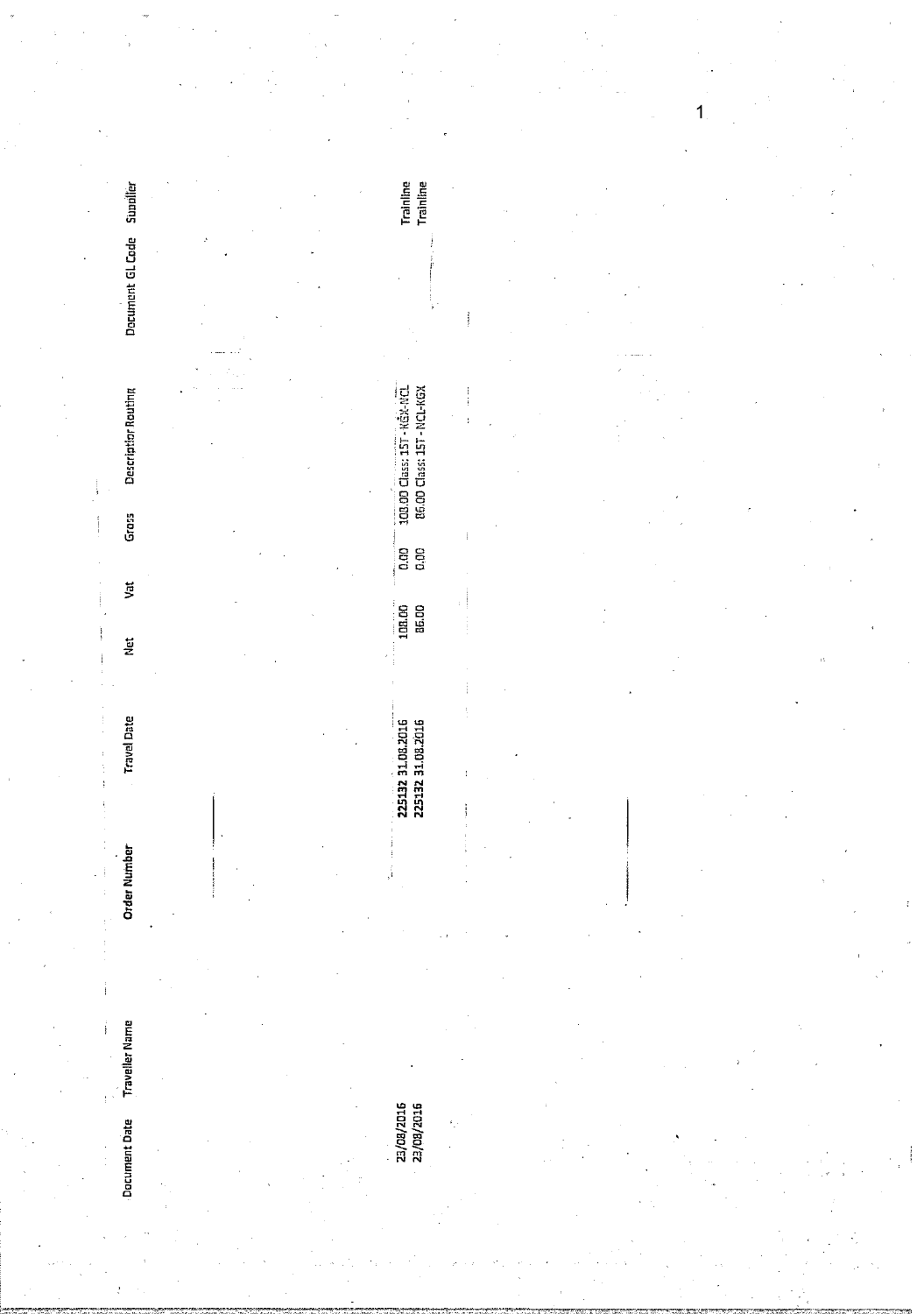| Mr. Donald Lewis Kohn                                                                       |                         | √VAT No#<br>Room No.                                          |                                   |
|---------------------------------------------------------------------------------------------|-------------------------|---------------------------------------------------------------|-----------------------------------|
|                                                                                             |                         | Arrival<br>Departure<br>SPG No.<br>No. of persons             | 29/06/16<br>30/06/16<br>$\bullet$ |
| <b>COPY OF INVOICE</b><br>PO Number<br>Company Name<br>A/R Number<br>Page No.<br>$1$ of $1$ | Hogg Robinson Group/TMC | Invoice No.<br>Conf. No.<br>Cashier No.<br>Date<br>Group Code | 17/10/18<br>$\bullet$             |

| <b>Date</b>                      | <b>Description</b>           |       |                                   | <b>Charges</b><br><b>GBP</b> | <b>Payments</b><br>GBP |
|----------------------------------|------------------------------|-------|-----------------------------------|------------------------------|------------------------|
| 29/06/16<br>29/06/16<br>30/06/16 | Bar<br>Accommodation<br>Visa | Room# | : CHECK#                          | 19.95<br>239.00              | 258.95                 |
|                                  |                              |       | <b>Total</b>                      | 258.95                       | 258.95                 |
|                                  |                              |       | <b>Outstanding Balance to Pay</b> |                              | 0.00 GBP               |

| Amount incl. VAT        |  | 258.95 GBP |  |
|-------------------------|--|------------|--|
| <b>Total Net Amount</b> |  | 216.29 GBP |  |
| Total VAT               |  | 42.66 GBP  |  |

We thank you for staying at The and look forward to welcoming you again soonl

supports the "UNICEF Check-Out for Children" Program celebrating lOyears of partnership. To dale, nearly S2D million have been raised and well over One Million Children have been immunised. Thank you for your contribution]

" Visit ourwebsite at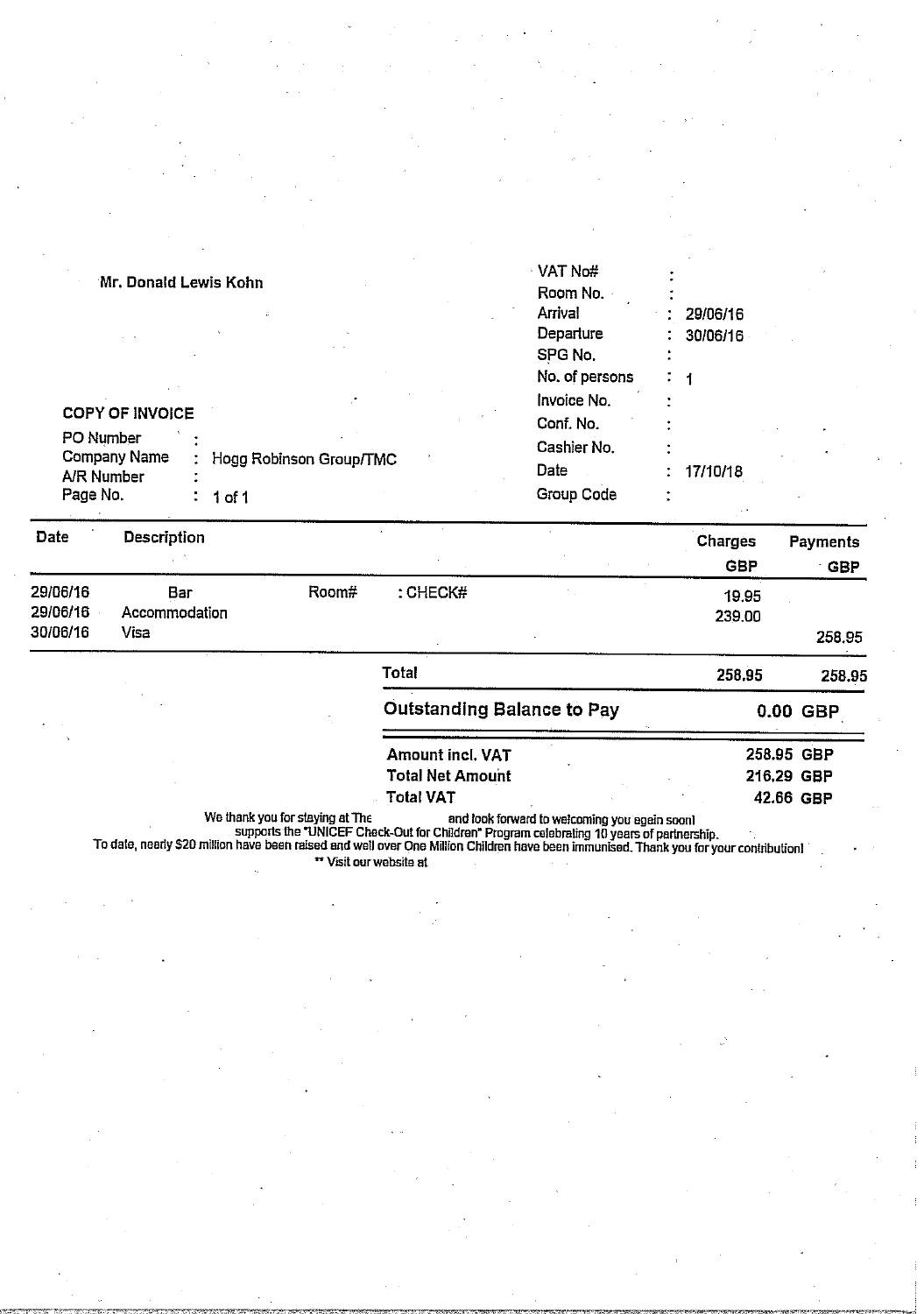The Frog

The Free<br>The Free Re-decret<br>Cid Trunan Bravery<br>London<br>Et day<br>Www.adamianding souk<br>adam@edamianding souk

Units. Manus<br>Bear, Bas, Ch.W. 8400 1 8400<br>Erssa : Ludar 8400 1 8400<br>Erssa Doughruis 8400 1 8400<br>Chesse Doughruis 8400 1 8400

I, The Frog Restaurant<br>
E1 60R<br>
bhank xeu<br>
TID: \*\*\*\*<br>
Walter<br>
HANDSET Table<br>
HANDSET Table  $\ddot{\phantom{a}}$ Table 30 visa credit<br>Ato:<br>VISA alileetiisin<br>PAN 5EQ NO. F.<br>ICC SALE<br>ANDUNT<br>TOTAL  $\underbrace{0,00}$ **PIN VERIFIED**<br>Thank you<br>Lu 116/16 21:20<br>At II CODE:

 $\pmb{\cdot}$ 

ţ İ

ļ  $\begin{array}{c} \begin{array}{c} \begin{array}{c} \begin{array}{c} \end{array} \\ \begin{array}{c} \end{array} \end{array} \end{array} \end{array}$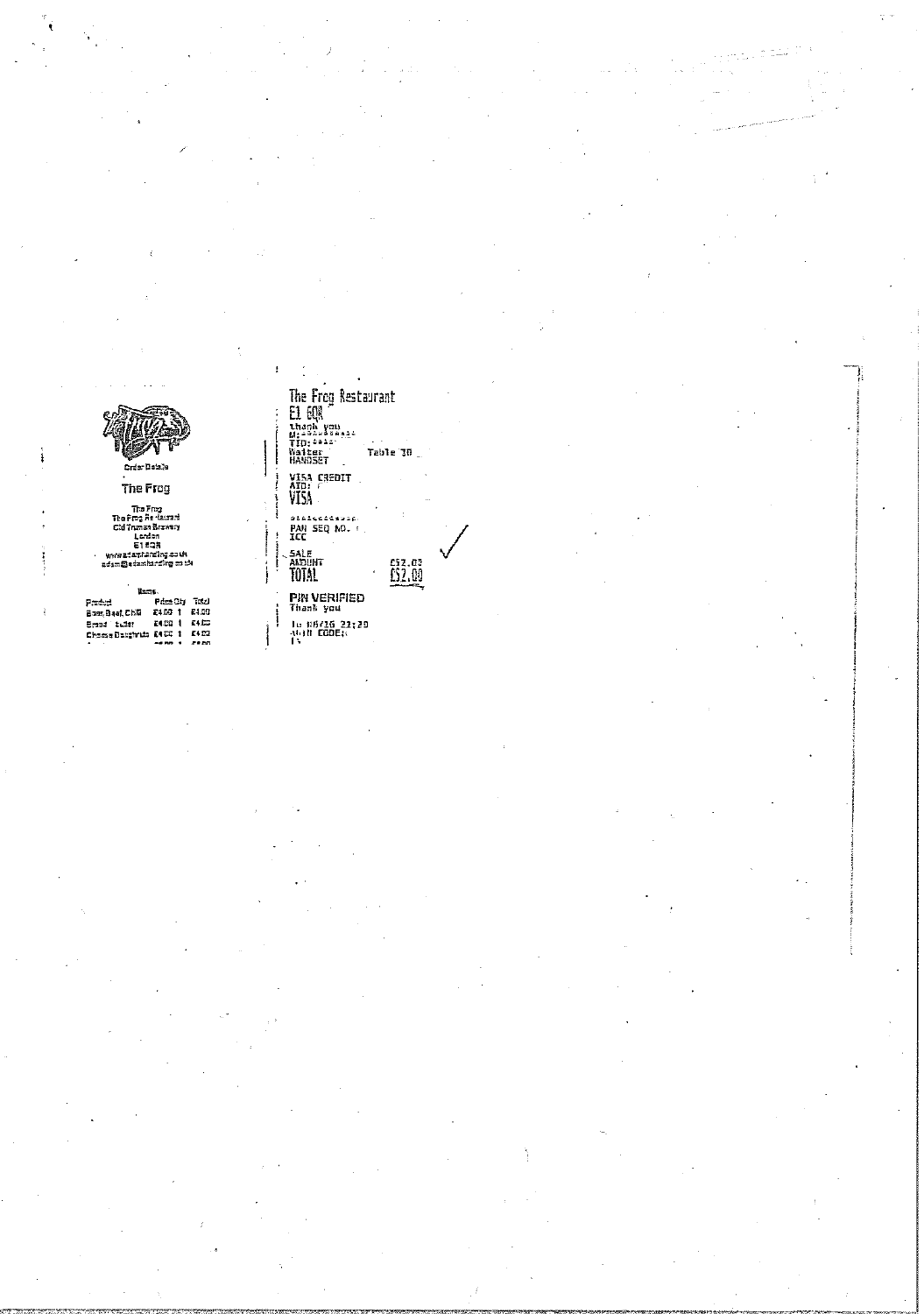| THE BAMBOO FLUTE<br>145 CLEVELAND STREET<br>LONDON                             | The Bamboo Flute<br>CHINEBE RESTAURANT<br>145 Cleveland Street, London WIT 6QH<br>Tel: 020 7387 2738<br><b>WIRE: 202 EE20 47</b> |                |                 |
|--------------------------------------------------------------------------------|----------------------------------------------------------------------------------------------------------------------------------|----------------|-----------------|
| M##1<br>TID = = = = :<br>AID:                                                  |                                                                                                                                  | £              | D               |
| <b>VISA</b><br>VISA                                                            | Meab                                                                                                                             | $\overline{Z}$ | $4\overline{v}$ |
| **** **** ***<br>ICC<br>PAN.SEQ                                                | $\mathcal{D}$ rv                                                                                                                 |                | 20              |
| <b>SALE</b><br>CARDHOLDER COPY<br>PLEASE KEEP THIS RECEIPT<br>FOR YOUR RECORDS | $1275$ $500$                                                                                                                     |                | ๕๓              |
| AMOUNT<br>£41.00                                                               |                                                                                                                                  |                |                 |
| Verified by PIN<br>THANK YOU                                                   |                                                                                                                                  |                |                 |
| 20:31 27/06/16<br>AUTH CODE:                                                   |                                                                                                                                  |                |                 |

 $\sigma_{\rm{eff}}=0.0000$  and  $\sigma_{\rm{eff}}=0.000$ 

 $\mathcal{O}(\mathcal{E}_\mathcal{A})$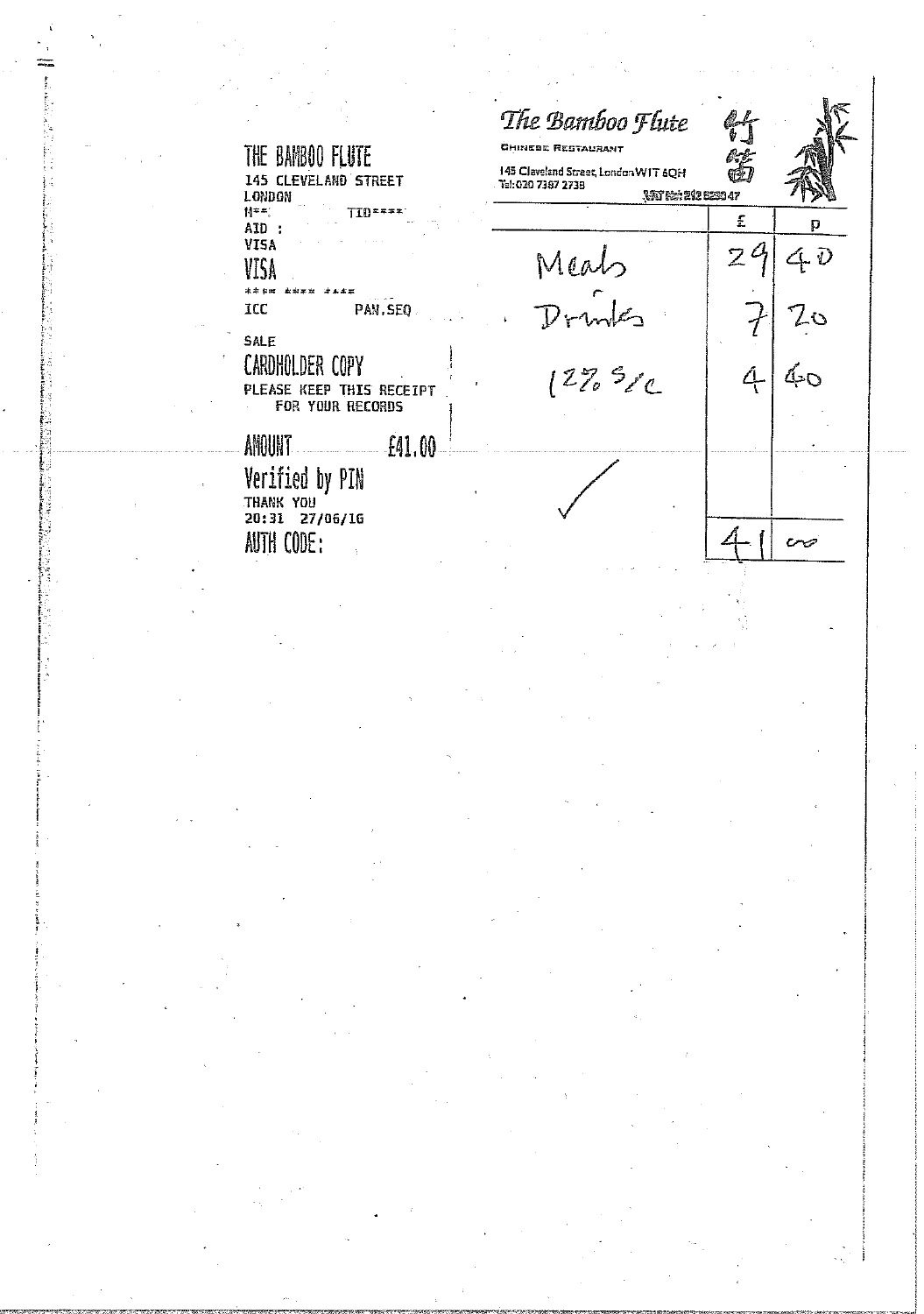Don repaid £17.50 ORTLAND VILLANDRY 113 GRÉAT PORTLAND STREE 170 Great Portland St LONDON  $\overline{\text{TD}^{\text{max}}}$ **W1W50B** ÞŤ H\*\* **NERCHAIT TO:** AID : TERNINAL ID: VISA DATE: Jul. 11.16 TIE:  $20:55$ VISA **INNIC: BATGI:**  $RW:$ AUTH NO.:  $44.44$ 法法认定 7/2016 20147 VISI **SUE** ÏCC PAN.SEO ووسابهم Gst 1 AID.  $\ddot{\phantom{1}}$  $e<sub>21</sub>$  $-5$ ALE \*\*\*\*\*\*\*\*\*\*\*  $\mathbf{R}$ **CARDHOLDER COPY**  $13.75$   $\sqrt{ }$ SALE AMOUNT £31,11 10 AO B PLEASE KEEP THIS RECEIPT 1.50 FOR-YOUR RECORDS **VERIFIED BY PIN** 5.00 3.OO B  $7.40$  $3.00B<sup>3</sup>$ I ester to pay the above final amount ANOUNT £67.50 According to the card, merchants issuer 28.00 B. agreenent - $27.65$ Verified by PIN 23.04 THANK, YOU **CUSTOMER COPY** 27,65 .M H  $20:\frac{5}{31}$  12/07/16  $3.46$ 8.W 6  $\mathbf{R}$ : AUTH CODE: 1  $.11$ 60.00 An Optional '2.5% service charge vysgyer lonal y service talurae. has been added to your bill This is Divided Amongst the Team 7,50 A  $12.5$ Thank you for visiting  $\frac{1}{2}$ Villendry Amount due ww.villandry.com For the daily Special follow us<br>oaTwitter @V\*'landry\_UK No päyment recaived A Tax Exempt on 7.50 : £0.00 (7.50)<br>B VAT 20% on 50,00 : £10.00 (60.00) Thank you for Visiting 1Kenton POS 2.1.72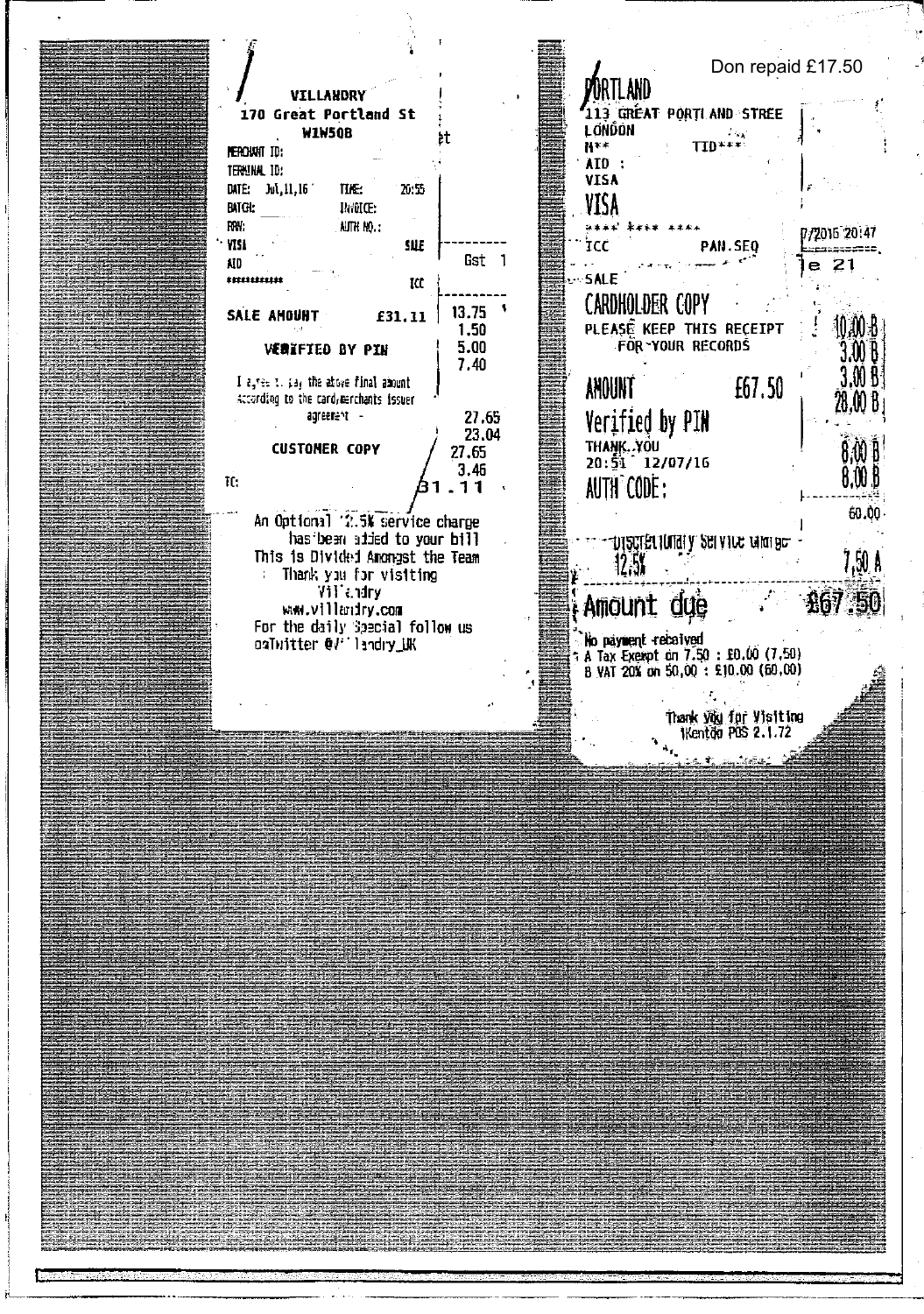## Don repaid £9.86

 $\mathcal{A}=\mathcal{A}$ 

 $\overline{\mathbf{S}}_i$  and

Fish Works<br>E9 Harylebone High Streat<br>Lordon<br>Hiu 4QH<br>Tel: D2O7 935 9795

 $\label{eq:2} \frac{1}{2} \int_{\mathbb{R}^3} \frac{1}{\sqrt{2}} \, \mathrm{d} \xi \, \mathrm{d} \xi$ Restaurant 2 15/05/16 21:02 2<br>--------------Breadbaard<br>Cocktail Of Prawns<br>Ray Hings<br>O.440kg Q E49.00/kg HAN HT<br>Cerden Salad<br>Jug Tap Hater<br>500 ni Sauvignon VCP 9.95<br>9.55<br>91.55 ı  $\mathbf{I}$ ţ £3.50  $\mathbf{1}$  $\frac{60.00}{15.25}$  $\frac{1}{1}$ 1 Sarvice Charge 12.5%  $55.55$  $\begin{array}{ll} \text{6} & \text{Itess} \\ \text{6} & \text{fess} \\ \text{7} & \text{fets} \end{array}$  Total To Pay

 $\bar{\mathcal{L}}$ Thank You<br>Hank,fishworks.co.uk<br>Vat : 927 5694 79

 $\mathbf{g}^{(1)}$  .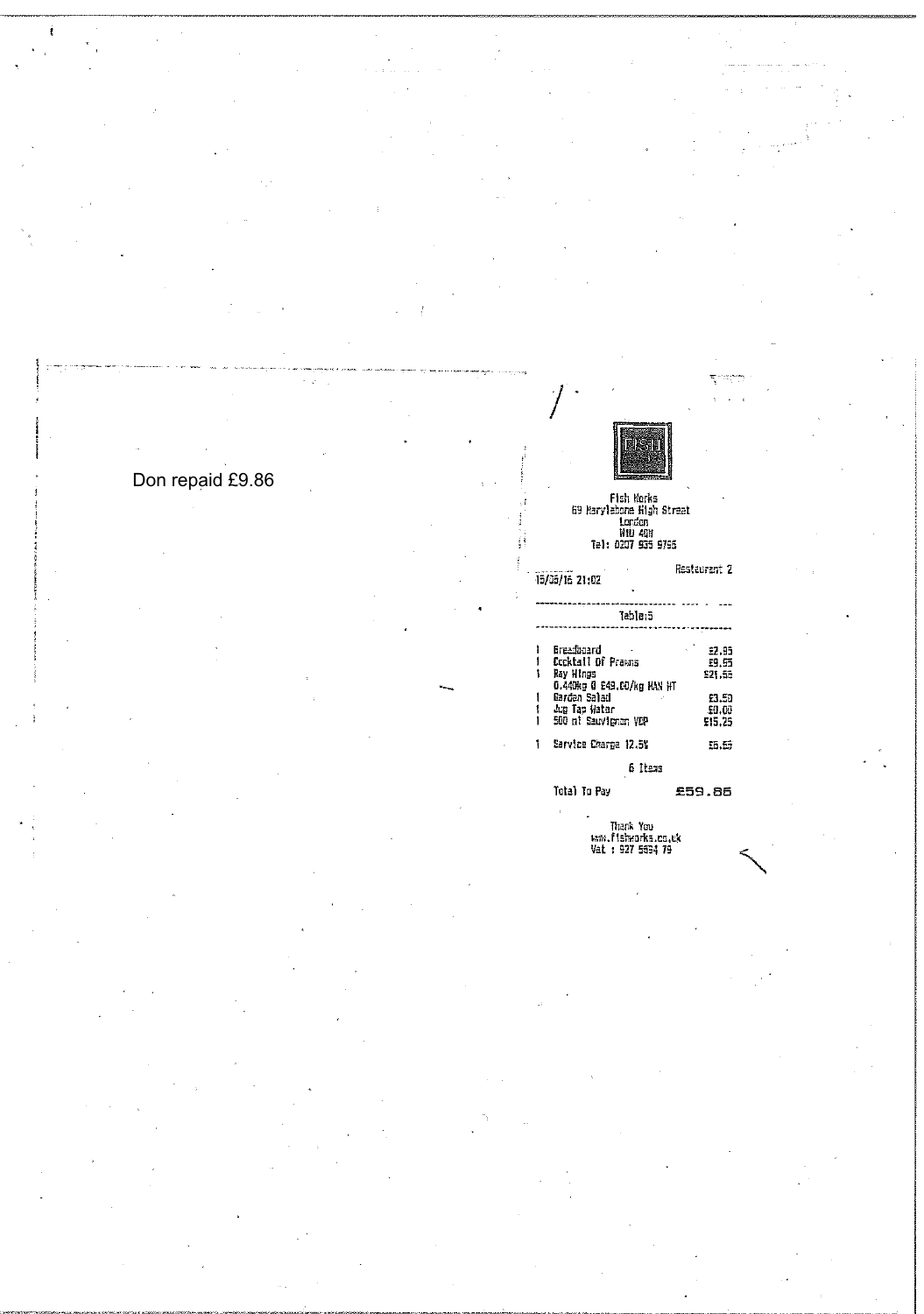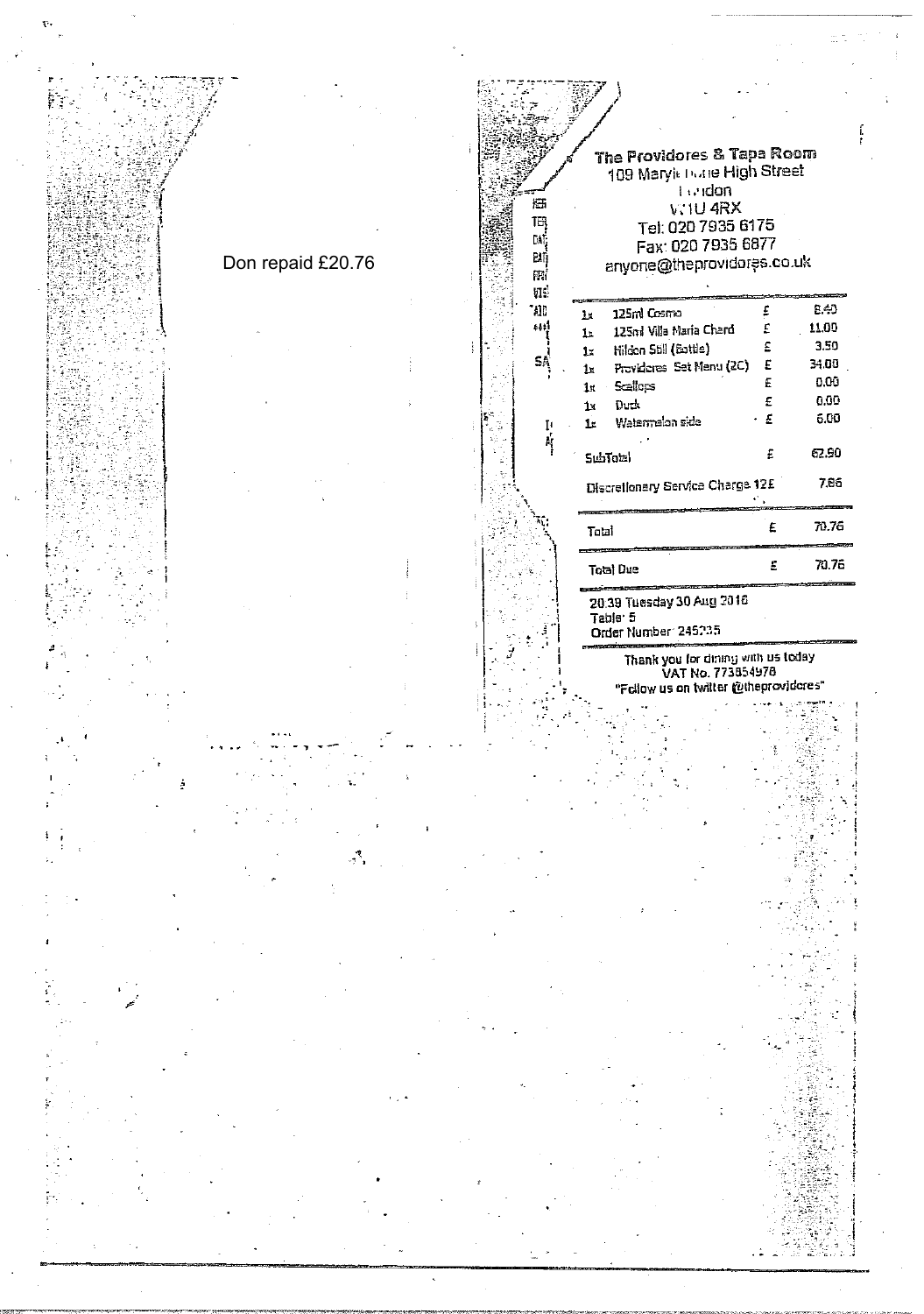|                                                                                  |                            | <b>CARD SALE VOUCHER</b>                       |                        |  |
|----------------------------------------------------------------------------------|----------------------------|------------------------------------------------|------------------------|--|
|                                                                                  |                            | CUSTOMER COPY<br>1/45-16 18:19                 |                        |  |
|                                                                                  | Mr Donald Lewis Kohn       | TERNINAL-USER-TRAN                             | i<br>Room No.:         |  |
|                                                                                  |                            | man,                                           | Arrival:<br>13/06/16   |  |
|                                                                                  |                            |                                                | Departure:<br>17/06/16 |  |
|                                                                                  |                            |                                                | Conf No.:              |  |
| <b>INVOICE</b>                                                                   |                            |                                                | CRS No.:               |  |
|                                                                                  |                            | REMEMBER 10 1 STANDARD                         | Date:<br>17/06/16      |  |
|                                                                                  |                            | 真型型型型型过程测定型<br>ICC                             | Invoice No:            |  |
|                                                                                  |                            |                                                | Cashler No:            |  |
|                                                                                  |                            | Visa (29).<br>AID =                            | Page No:<br>$1$ of $1$ |  |
|                                                                                  |                            | VISA                                           |                        |  |
|                                                                                  |                            |                                                |                        |  |
|                                                                                  |                            | SALL TOTAL                                     |                        |  |
|                                                                                  |                            | GBP30.30                                       |                        |  |
|                                                                                  |                            |                                                |                        |  |
|                                                                                  |                            |                                                |                        |  |
|                                                                                  |                            |                                                |                        |  |
|                                                                                  |                            | WITH THE                                       |                        |  |
| Date                                                                             | Description                | PLEASE DEBIT THY PLEASE                        |                        |  |
|                                                                                  |                            |                                                | Debit<br>Credit        |  |
|                                                                                  | food                       | PIN VERIFIED                                   | 12.00                  |  |
|                                                                                  | beverage                   | FLEATE RETAIN THIS RECEIPT FOR VINH<br>NEDERS. |                        |  |
|                                                                                  | gratulties                 | 郧:                                             | 14.00                  |  |
|                                                                                  | <b>O/L VISA / DELTA</b>    | 觚 COE =                                        | 4.30                   |  |
|                                                                                  |                            |                                                | 30.30                  |  |
|                                                                                  | <b>Net Amount</b><br>VAT A |                                                |                        |  |
|                                                                                  | G32                        |                                                | 30.30<br>30.30         |  |
|                                                                                  | 21.67                      |                                                |                        |  |
|                                                                                  | 4.33<br>0.00<br>0.00       | Balance GBP<br>26.00                           | 0.00                   |  |
|                                                                                  |                            | 0.00                                           |                        |  |
|                                                                                  |                            |                                                |                        |  |
| 13/05/16<br>13/06/16<br>13/06/16<br>17/06/16<br>VAT 20%<br>Vat 15%<br>VAT Exempt | 4.30<br>0.00               | 4.30                                           |                        |  |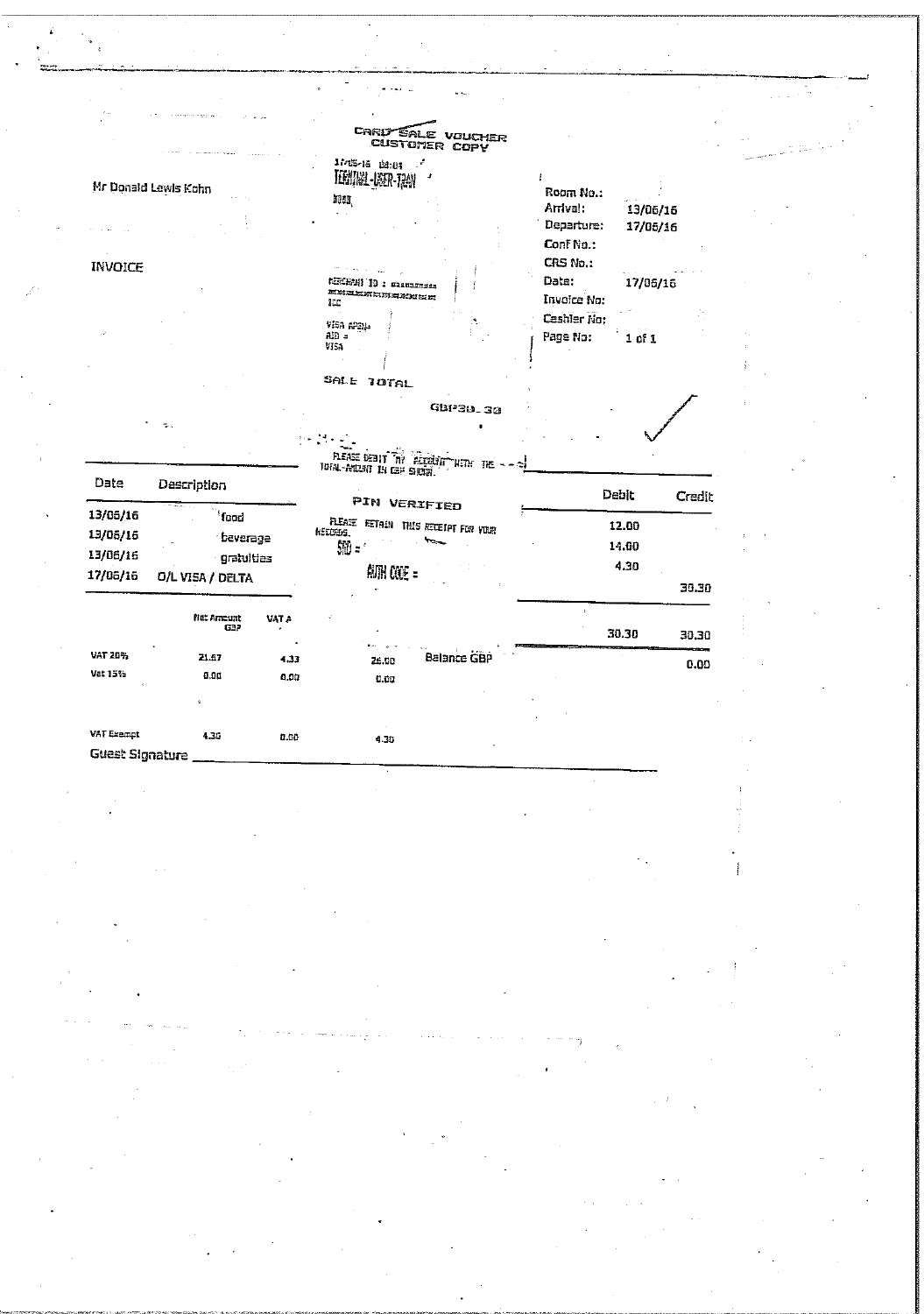|                                                                                                                           |                   |                                                           | CARD SALE VOUCHER<br>CUSTOMER COPY                          |                                     |                      |        |
|---------------------------------------------------------------------------------------------------------------------------|-------------------|-----------------------------------------------------------|-------------------------------------------------------------|-------------------------------------|----------------------|--------|
|                                                                                                                           |                   | 의 16-11-13 원<br>TEMUNA-USOR-TRA                           |                                                             |                                     |                      |        |
|                                                                                                                           |                   | Laad!                                                     |                                                             |                                     |                      |        |
| Mr Donald Lewis Kohn                                                                                                      |                   | <b>REFERENT</b><br>ID : nuesanscon<br><b>NXXGELXXXLER</b> |                                                             | Room No.:<br>Arrival:<br>Departure: | 27/06/16             |        |
| <b>INVOICE</b>                                                                                                            |                   | IEE<br><b>TION ARSIL</b><br>nii.<br>VIS <sub>1</sub>      |                                                             | Conf No.:<br>CRS No.:<br>Date:      | 29/06/16<br>29/06/16 |        |
|                                                                                                                           |                   | tied 1<br><b>MULA</b>                                     | <b>WPS N.W</b>                                              | Involce No:<br>Cashler No:          |                      |        |
|                                                                                                                           |                   |                                                           | <b>REAL REAT NY ACOUNT NITH THE</b>                         | Page No:                            | 1 of 1.              |        |
|                                                                                                                           |                   | (時間、高調剤 用 (型 身間数)                                         |                                                             |                                     |                      |        |
|                                                                                                                           |                   | anus.<br>$90 -$                                           | <b>PIN VERIFIED</b><br>PLEASE: RETAIN THIS RECEIPT FOR YOUR |                                     |                      |        |
| Date<br>Description                                                                                                       |                   |                                                           | <b>AUTH COSE =</b>                                          |                                     | Debit                | Credit |
| 27/06/16<br>Accommodation & Breakfast<br>28/06/16<br><b>Accommodation &amp; Breakfast</b><br>29/06/16<br>O/L VISA / DELTA |                   |                                                           |                                                             |                                     | 304.00<br>374.00     |        |
|                                                                                                                           |                   |                                                           |                                                             |                                     |                      | 678.00 |
| Net Amount<br>GBP                                                                                                         | VAT Amount<br>GBP | Gross Amount<br>GBP                                       | Total GBP ·                                                 |                                     | 678.00               | 678.00 |
| VAT 20%<br>565.00<br>Var 15%<br>0.00                                                                                      | 113.00<br>0.00    | 678.00<br>0.60                                            | <b>Balance GBP</b>                                          |                                     |                      | 0.00   |

Guest Signature

 $\overline{a}$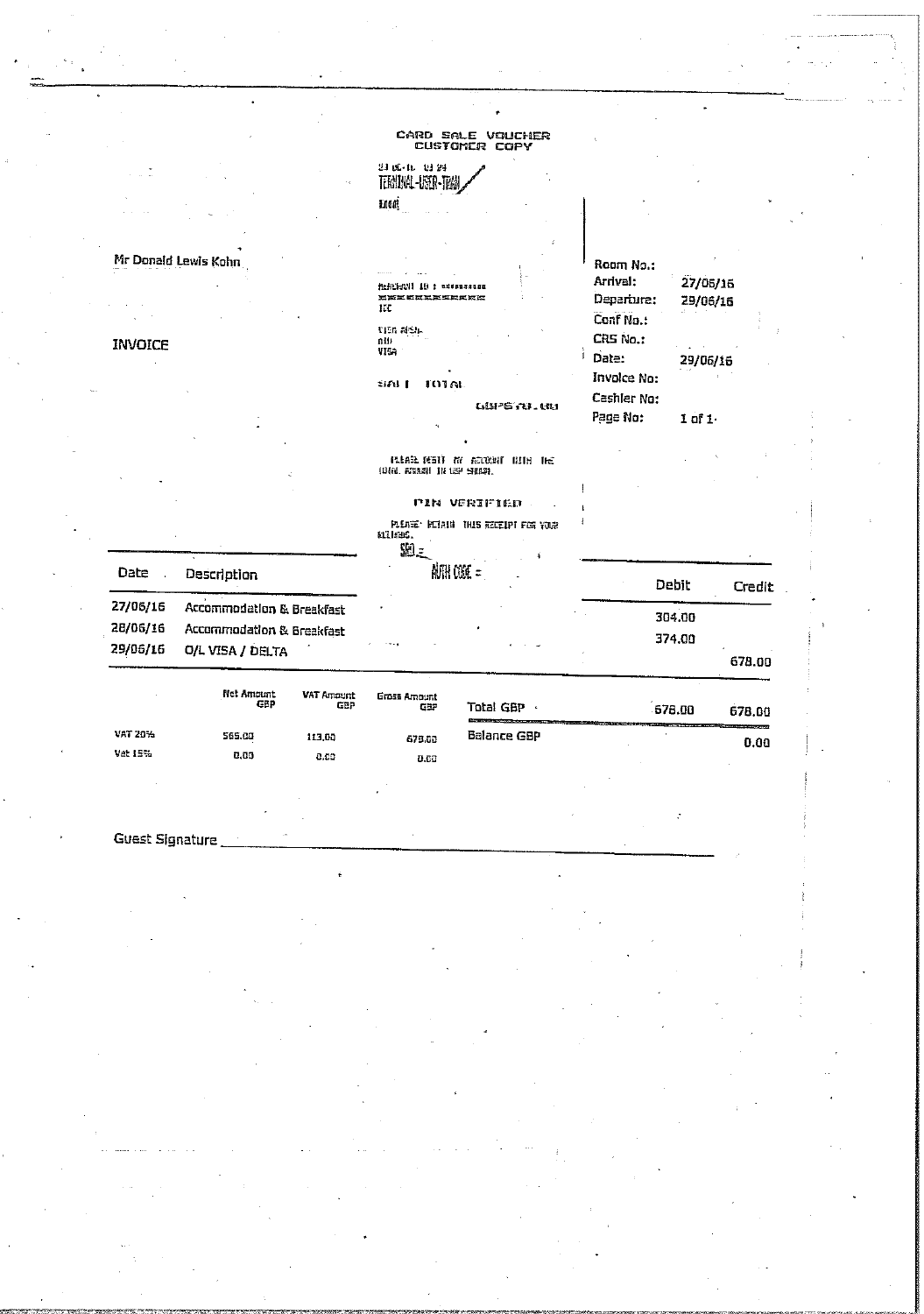|                      |                                              | CARD SALE VOUCHER<br>CUSTOMER COPY    |                                                                               |                                        |          |        |
|----------------------|----------------------------------------------|---------------------------------------|-------------------------------------------------------------------------------|----------------------------------------|----------|--------|
|                      |                                              | 13/07/16 03:53<br>TERNINA-USER-TRAN   |                                                                               |                                        |          |        |
|                      |                                              | HIM                                   |                                                                               |                                        |          |        |
|                      | Mr Donald Lewis Kohn                         |                                       |                                                                               | Room No.:<br>Arrival:                  | 10/07/16 |        |
|                      |                                              | NEWCHANT ID : BRBESSSERE<br>mnamannan |                                                                               | Departure:<br>Conf No.:                | 13/07/16 |        |
| <b>INVOICE</b>       | à.                                           | <b>TCC</b><br>VISA APSIL<br>$A10 =$   |                                                                               | CRS No.:<br>Date:                      | 13/07/16 |        |
|                      |                                              | VISA<br>SALE TOTAL                    | GBP982.00                                                                     | Invoice No:<br>Cashler No:<br>Page No: | 1 of 1   |        |
|                      |                                              | TOTAL ABOUT IN END SHOWL              | PLEASE DEBIT BY ACCOUNT WITH THE<br>محجوبهم والمهيون والرابين<br>PIN VERIFIED |                                        |          |        |
| Date                 |                                              | RECORDS.                              | PLEASE RETAIN THIS RECEIPT FOR VOUR                                           |                                        |          |        |
|                      | Description                                  | $\mathfrak{W} = 0$                    | AUTH CODE =                                                                   |                                        | Debit    | Credit |
| 10/07/16             | Accommodation & Breakfa                      |                                       |                                                                               |                                        | 284.00   |        |
| 11/07/16             | Accommodation & Breakfas                     |                                       |                                                                               |                                        | 344.00   |        |
| 12/07/16<br>13/07/16 | Accommodation & Breakfas<br>O/L VISA / DELTA |                                       |                                                                               |                                        | 354.00   |        |
|                      |                                              |                                       |                                                                               |                                        |          | 982.00 |

|                | <b>NGL AGROUTE</b><br>GBP | VAT Amount<br>GBP | Grass Amount<br>GBP | Total GBP<br>the contract of the contract of the contract of the contract of the contract of the contract of the contract of | 982.00<br>982.00<br><u>. Alexandria anno 1964 anno 1964 anno 1964. I anno 1964 ann ann 1974. I ann ann 1974 ann 1984 ann 1984 ann 19</u> |
|----------------|---------------------------|-------------------|---------------------|------------------------------------------------------------------------------------------------------------------------------|------------------------------------------------------------------------------------------------------------------------------------------|
| <b>VAT 20%</b> | 818.33                    | 163.67            | 982.00              | Balance GBP                                                                                                                  | 0.00                                                                                                                                     |
| Vat 15%        | 0.00                      | 0.00              | 0.00                |                                                                                                                              |                                                                                                                                          |
|                |                           |                   |                     |                                                                                                                              |                                                                                                                                          |

**Guest Signature**